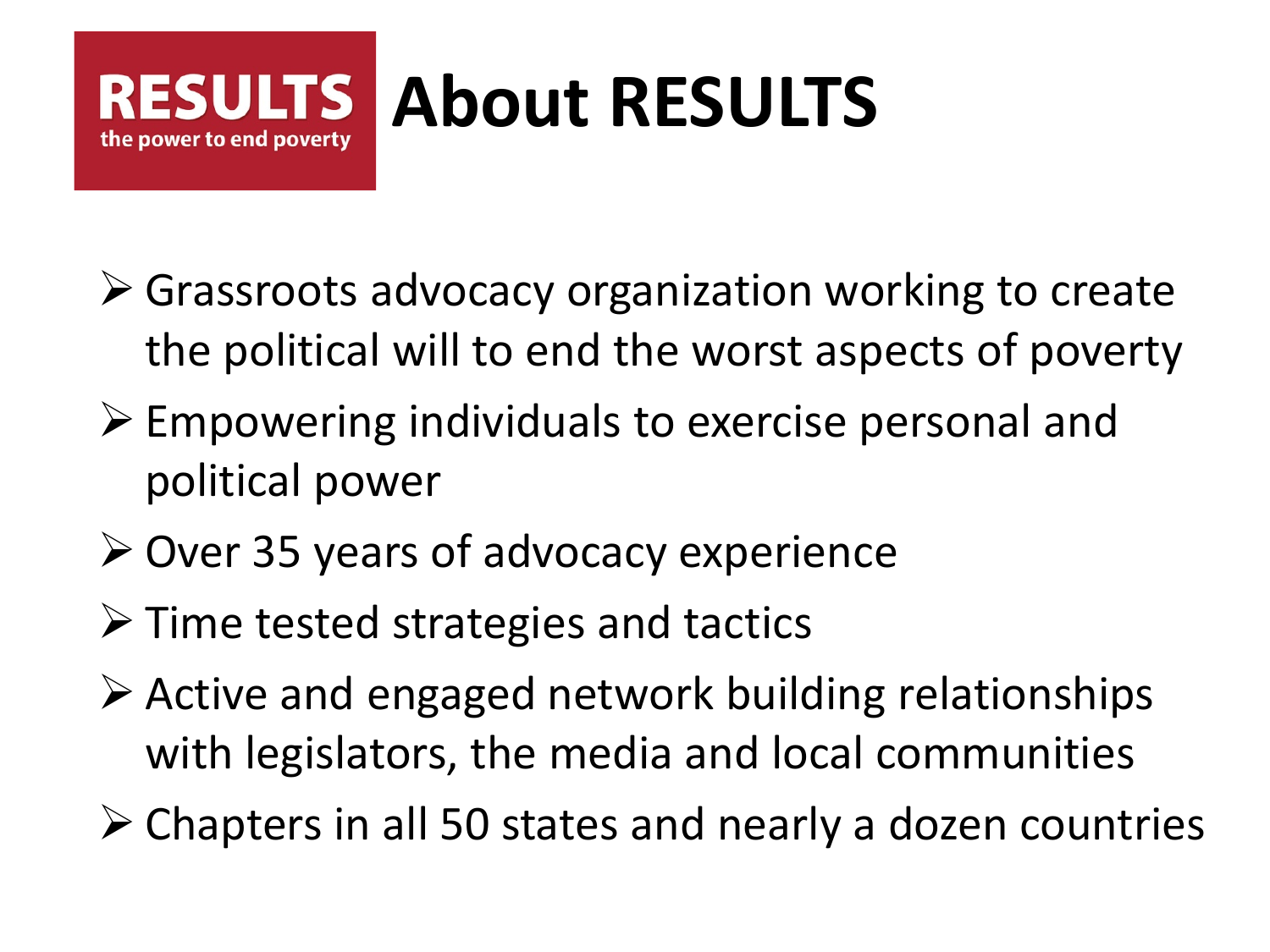## **What is RESULTS?**



"*This is the best grassroots organization I work with. I get the question all the time, 'What can we do to make what we care about happen politically?' And the answer is so simple. I always cite RESULTS as the example. Go out across the country, get constituents from members of Congress' district who care about your issues, and get them to lobby Congress. It's that simple and that difficult. Nobody does it better than you*."

### **U.S. Representative Adam Smith (D-WA)**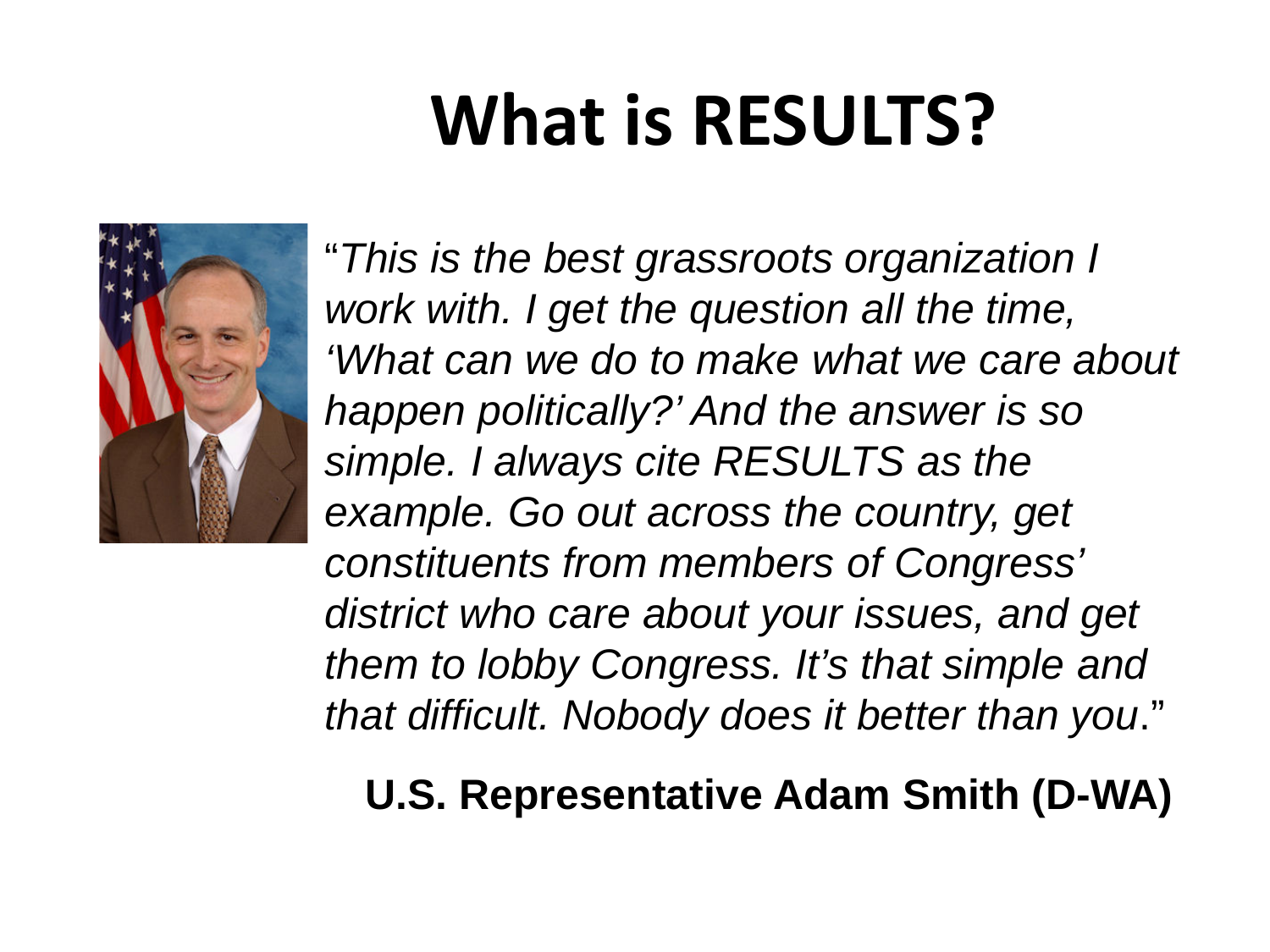## **Global Poverty Campaigns**



#### **[U.S. Government Funding in the Fight Against Poverty](http://www.results.org/issues/appropriations)**

Drawing on strong bipartisan support in Congress for effective health, nutrition, and education programs, RESULTS works throughout the budget and appropriations process to protect and increase funding for poverty alleviation.

#### **[Reaching Every Mother and Child](http://www.results.org/issues/global_poverty_campaigns/maternal_and_child_health/)**

RESULTS works to support the reintroduction and passage of the Reach Every Mother and Child Act in 2018. The legislation would make ending preventable maternal and child deaths a priority for U.S. foreign assistance.

#### **A Quality [Education for All](http://www.results.org/issues/global_poverty_campaigns/globalpartnership)**

The Global Partnership for Education works to achieve a world in which every person experiences the power of a great education. It brings together partners worldwide to finance quality education plans in poor and conflict-affected countries.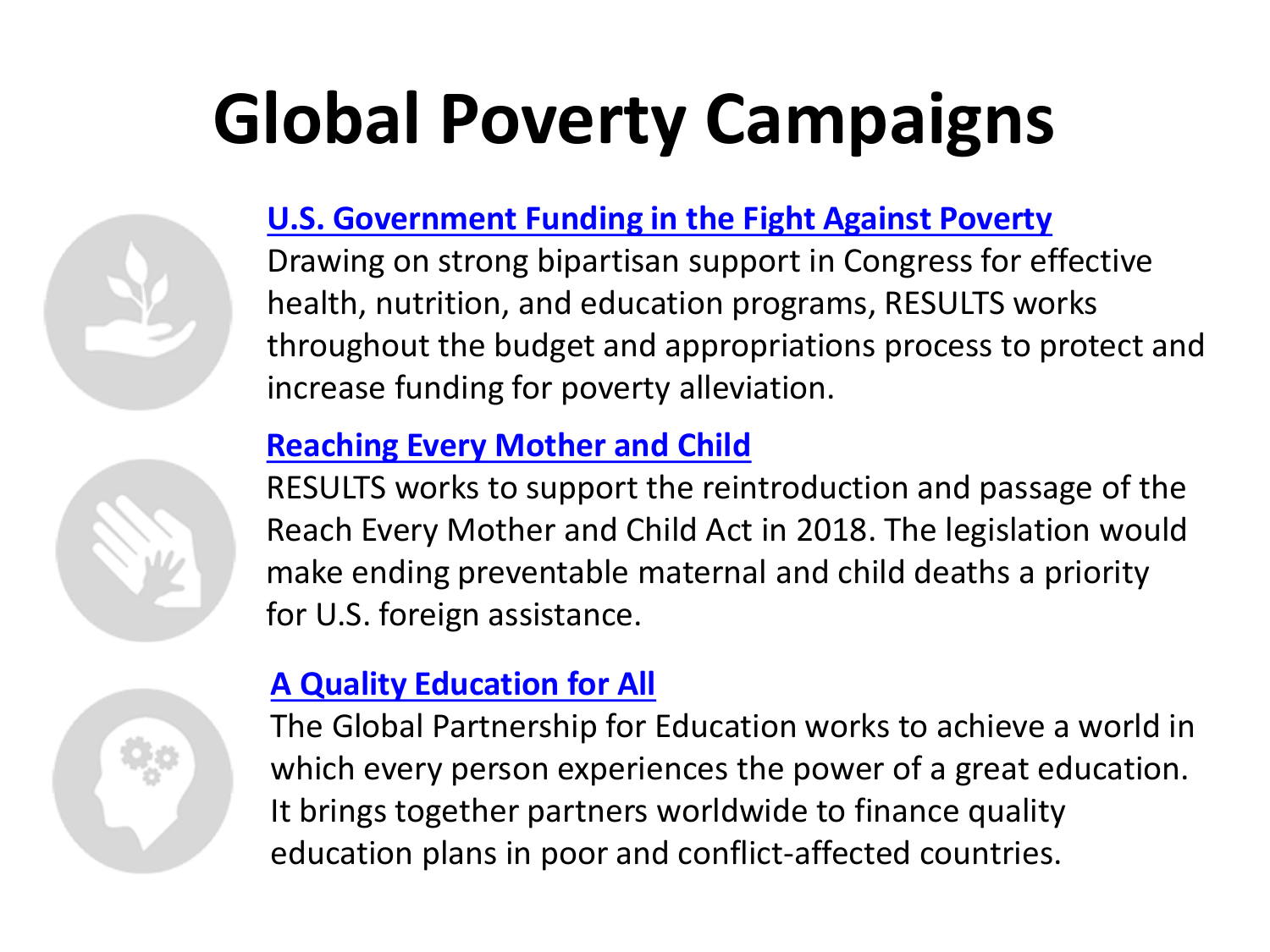## **U.S. Poverty Campaigns**



SNAP (formerly Food Stamps) and Medicaid, our most effective anti-poverty policies are facing unprecedented political threats. We must defend & strengthen these vital programs that serve our most vulnerable citizens.



#### **[Increasing Economic Mobility in the United States](http://results.org/issues/economic_opportunity_for_all)**

We are pushing to increase economic mobility and promote racial equity. We advance policies that address inequality, help close the racial wealth gap, and create opportunity in the U.S. tax code.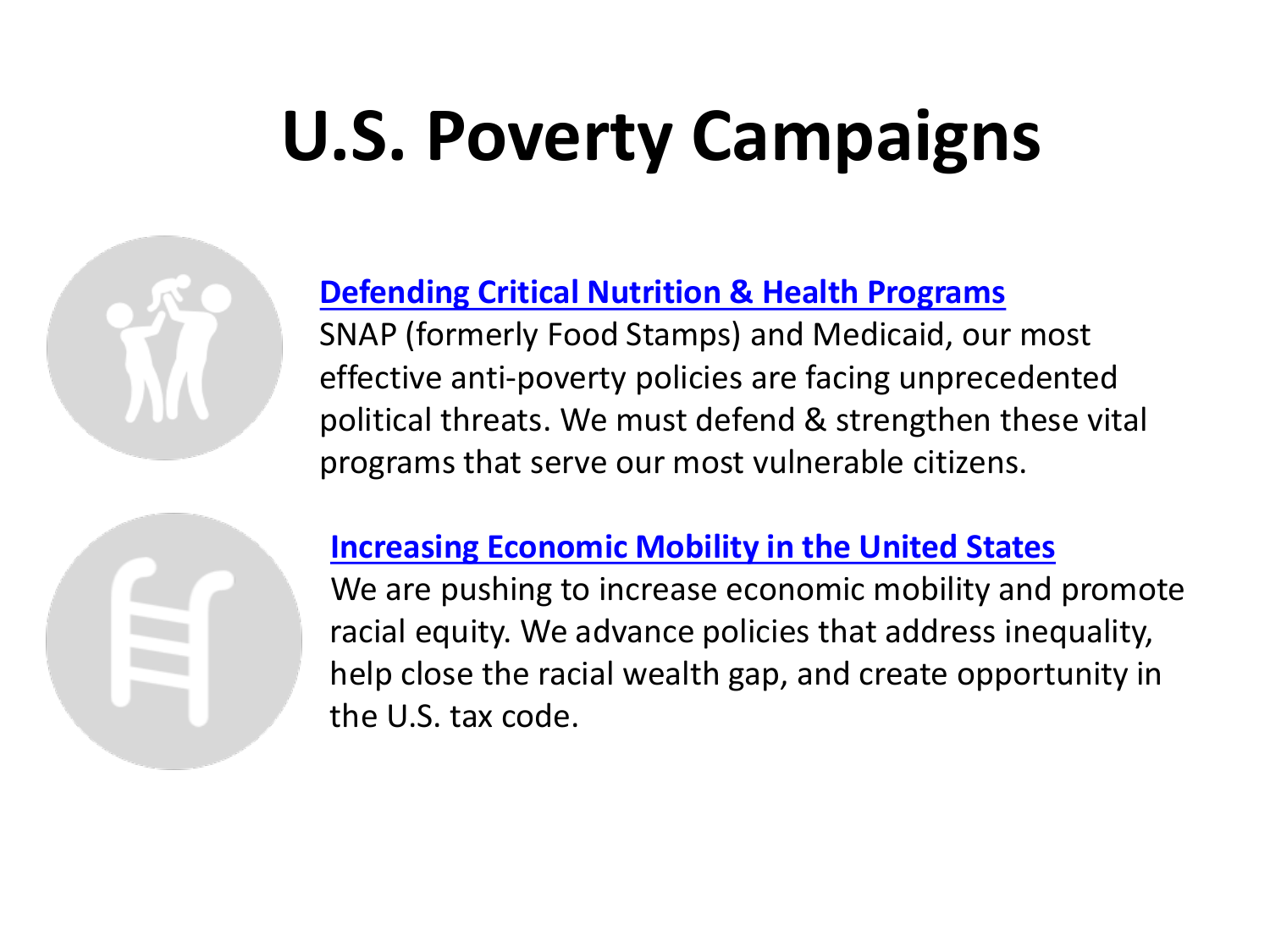## **Why Advocacy?**

*We stand by as children starve by the millions because we lack the will to eliminate hunger. Yet we have found the will to develop missiles capable of flying over the polar cap and landing within a few hundred feet of their target. This is not innovation. It is a profound distortion of humanity's purpose on earth.*

*– former Sen. Mark Hatfield (R-OR)*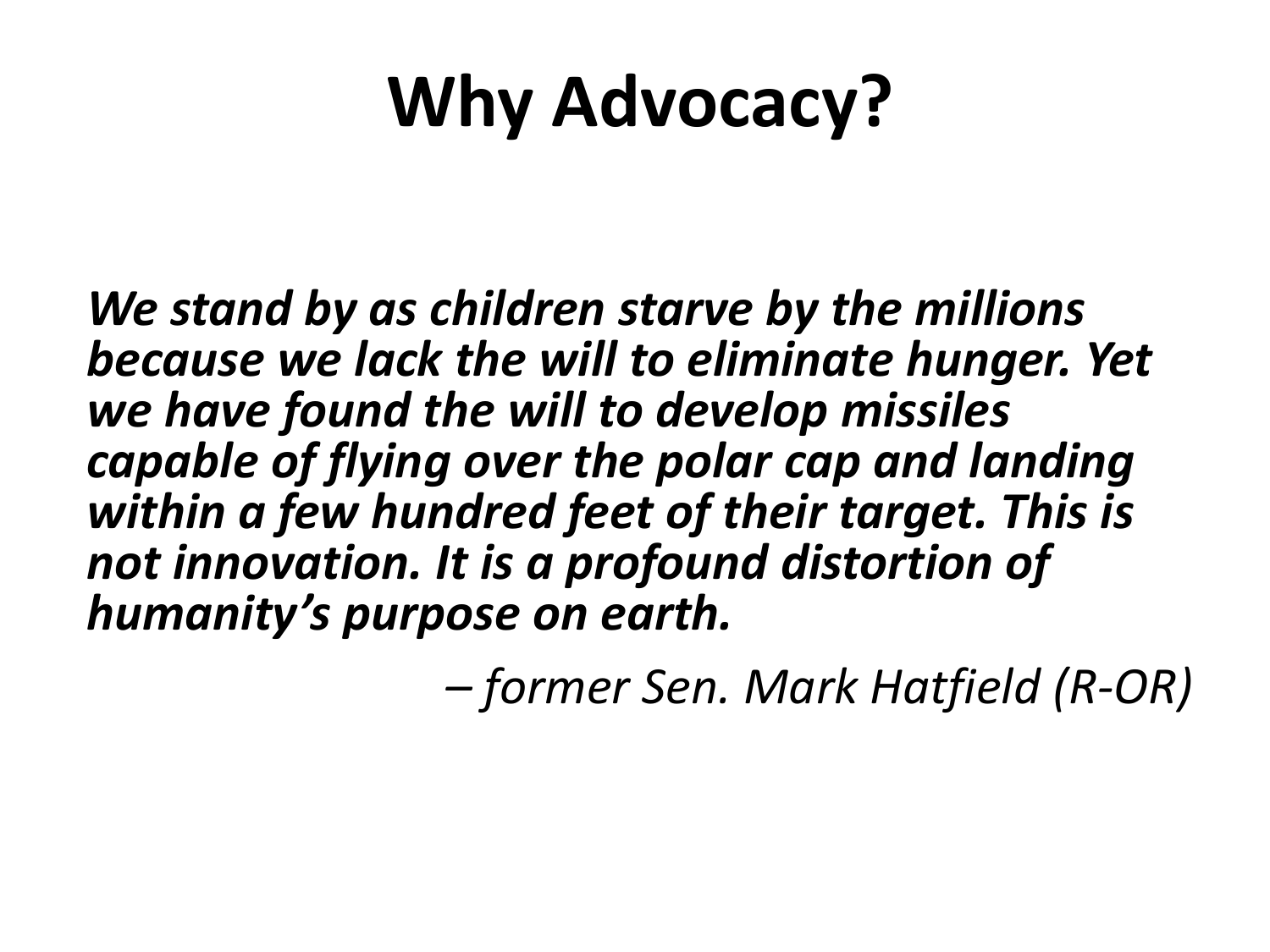## **Why Advocacy?**

### **Advocacy is creating political will**

Telling decision-makers what our priorities should be

### **If we want something, we have to ask for it**

- Every idea must have a voice
- Decision-makers are not all knowing
- At times, they need to be educated on the issue

### **Ultimately…it's about change**

- All major changes in social or economic policy, good or bad, happened because advocates did not give up
- Success requires keeping a long-term view. We can't get bogged down by the occasional setback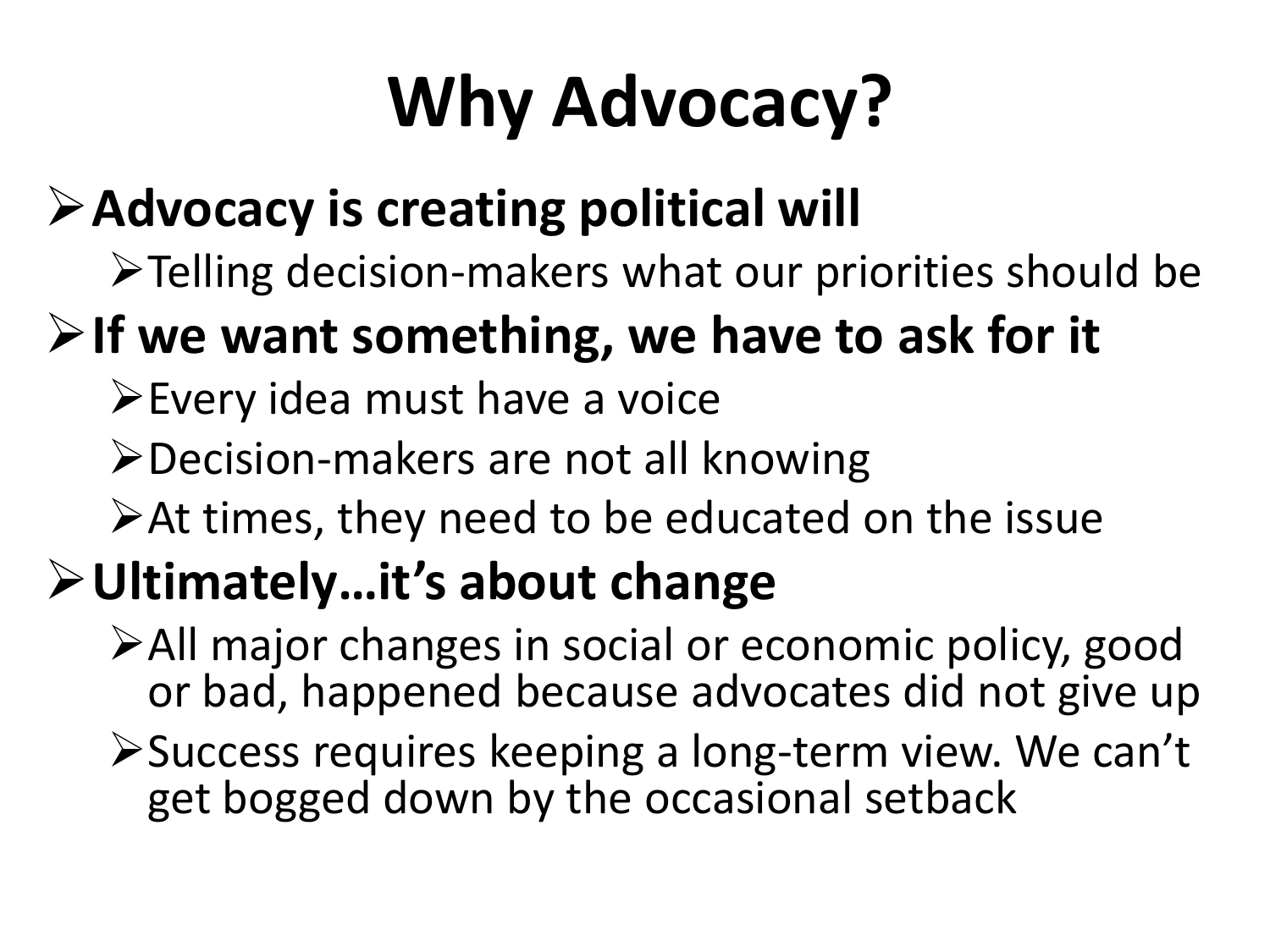## **What is Advocacy?**

- Who knows the name of your representative? Your senators? State/Federal?
- Who has written a letter or email to them?
- Who has called them?
- Who has met with them?

Can we establish a good, working relationship with our elected officials?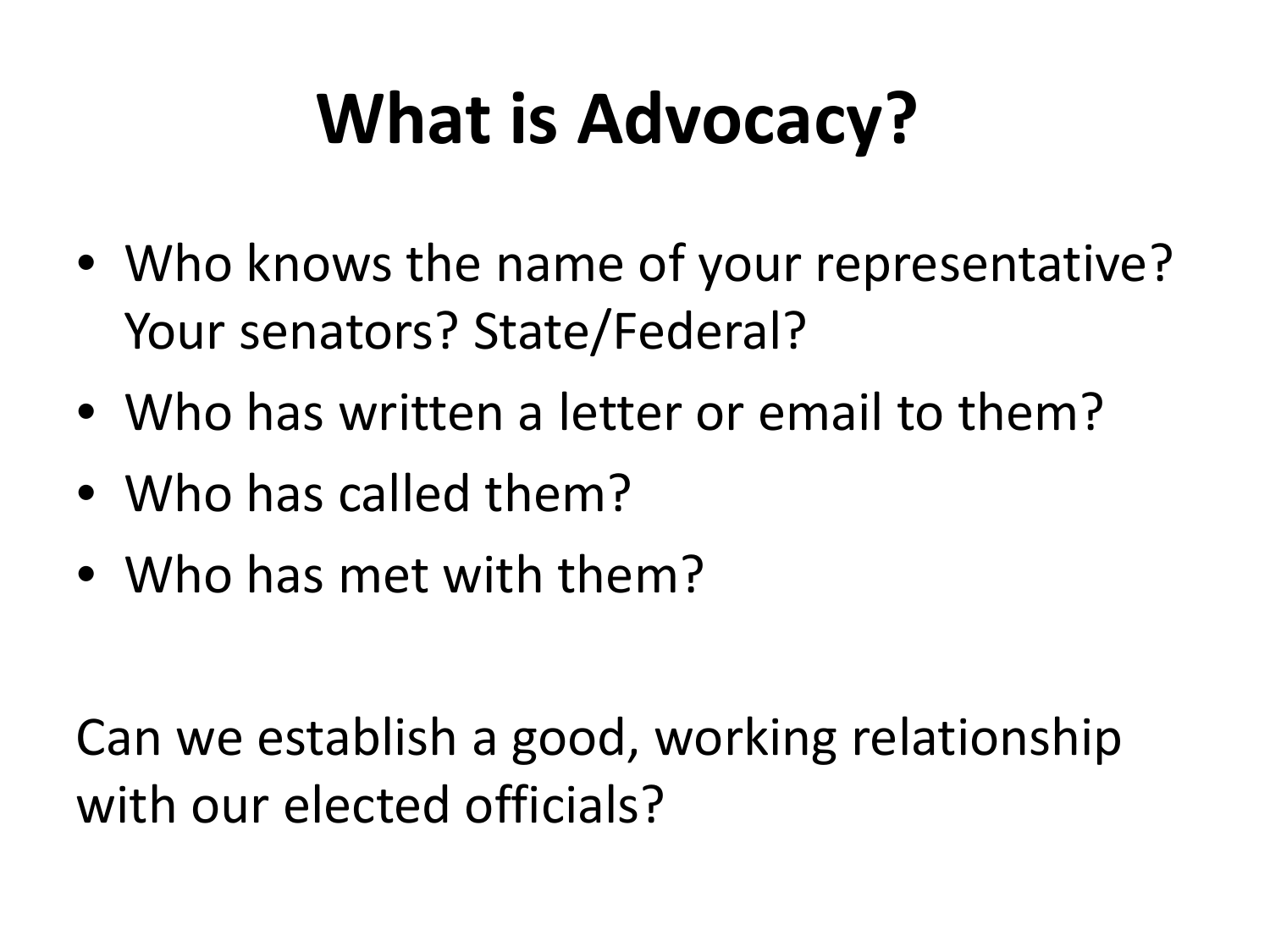### **The Power of RESULTS**

### **Building Relationships with elected officials**

- RESULTS believes that we need to let our elected officials know what we care about, and what we want them to do.
- Our goal is to move them up the Champion Scale by communicating regularly, providing good information, making specific requests, and mobilizing the media and community.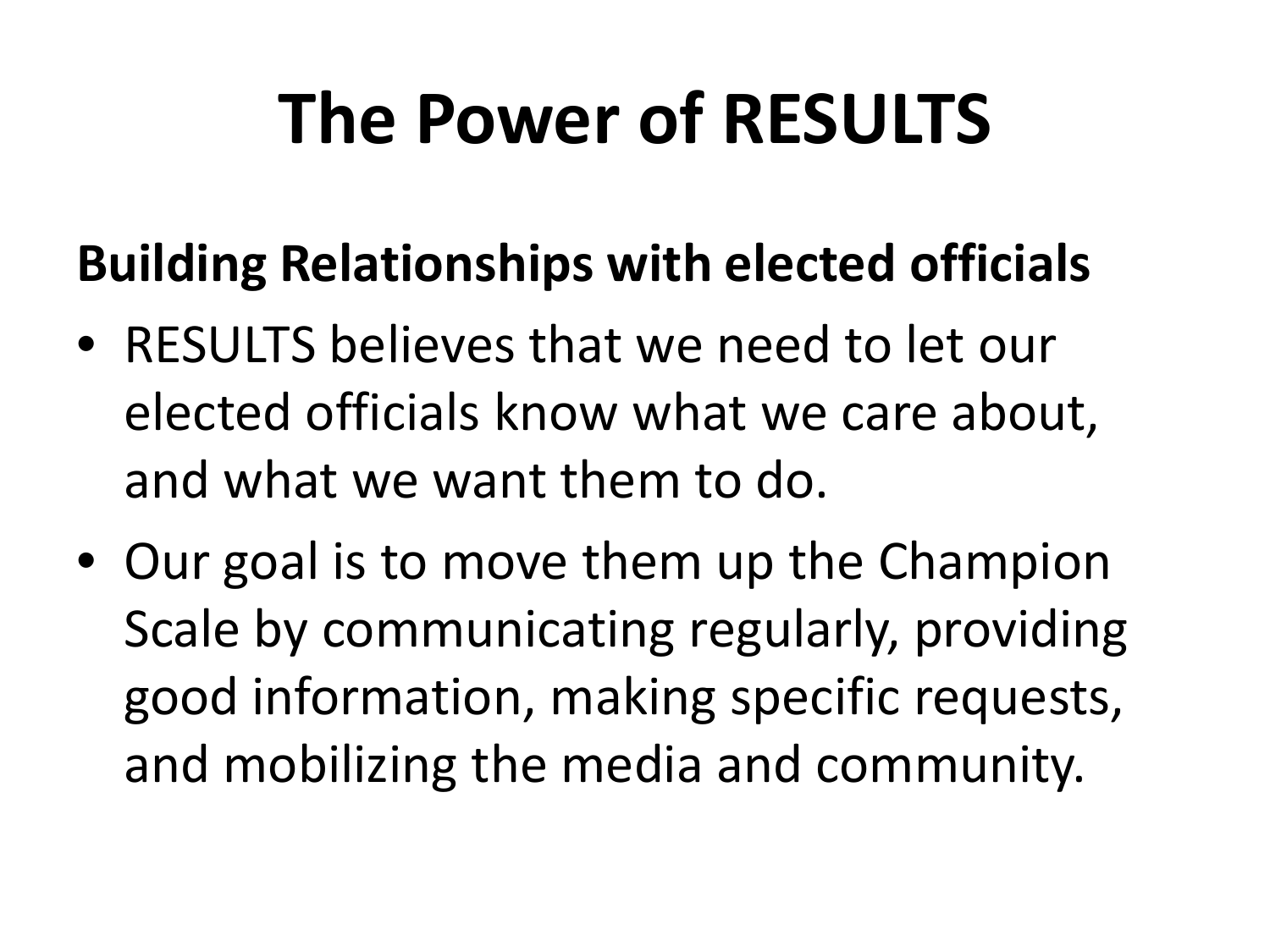# **What We Are Trying to Do**

Assess where a person is on the Champion Scale, then move them up

- 4 Champion
- 3 Leader
- 2 Advocate
- 1 Supporter
- 0 Uninformed or **Neutral**
- -1 Opponent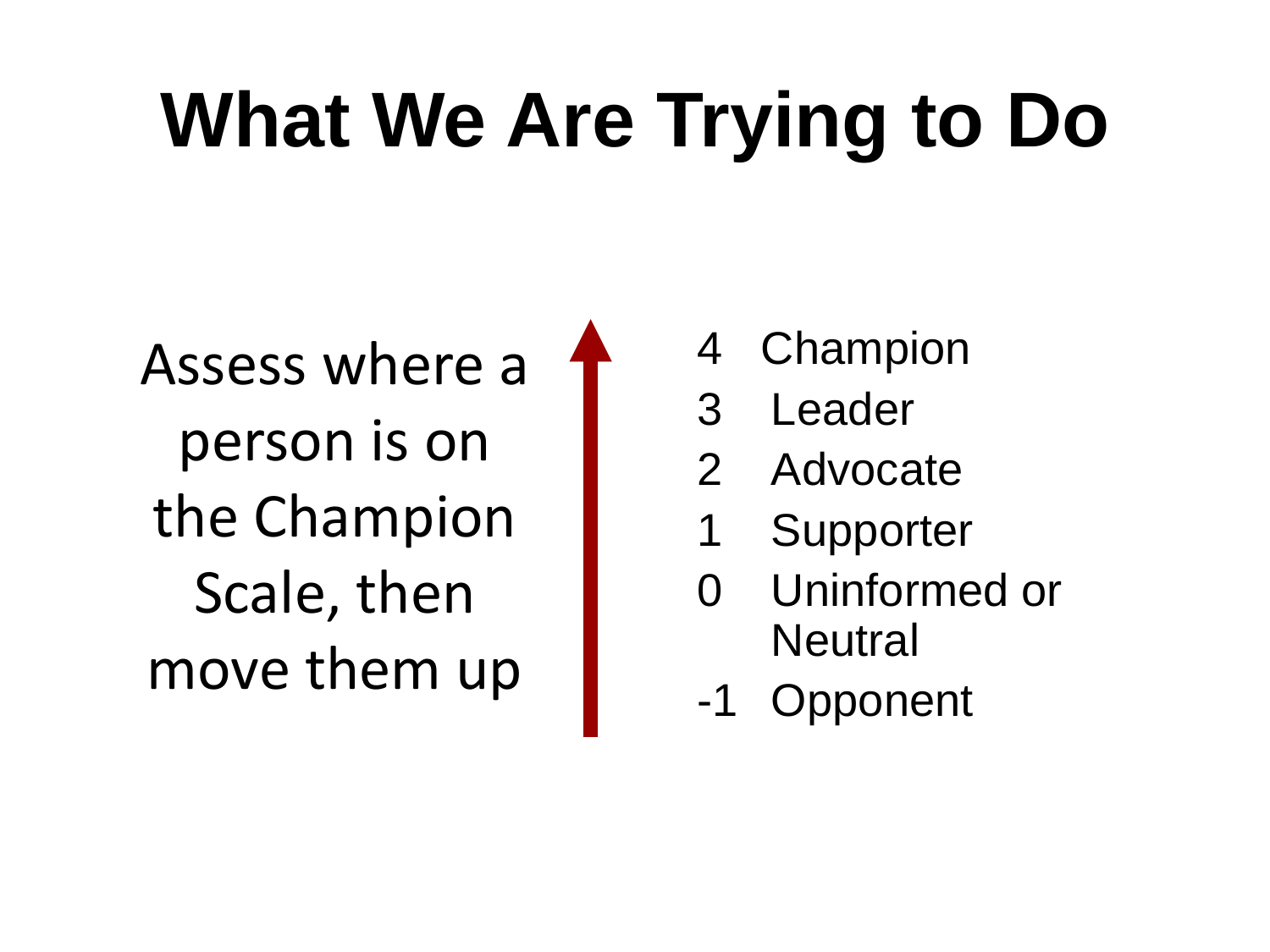### **How Decision Makers Decide**

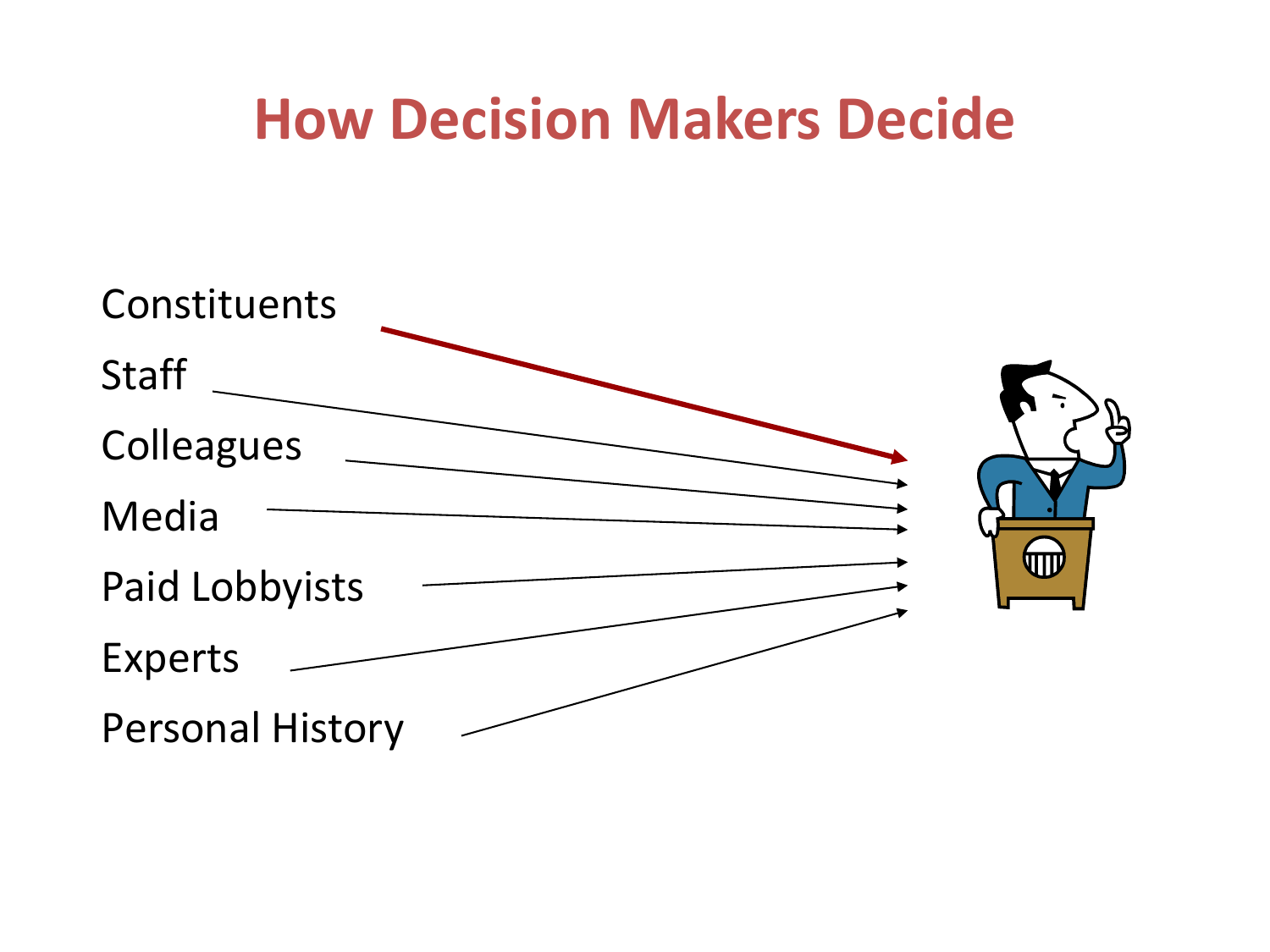### **Good news about influence**

Research by the Congressional Management Foundation shows that in-person meetings with constituents are the most effective way to influence lawmakers.

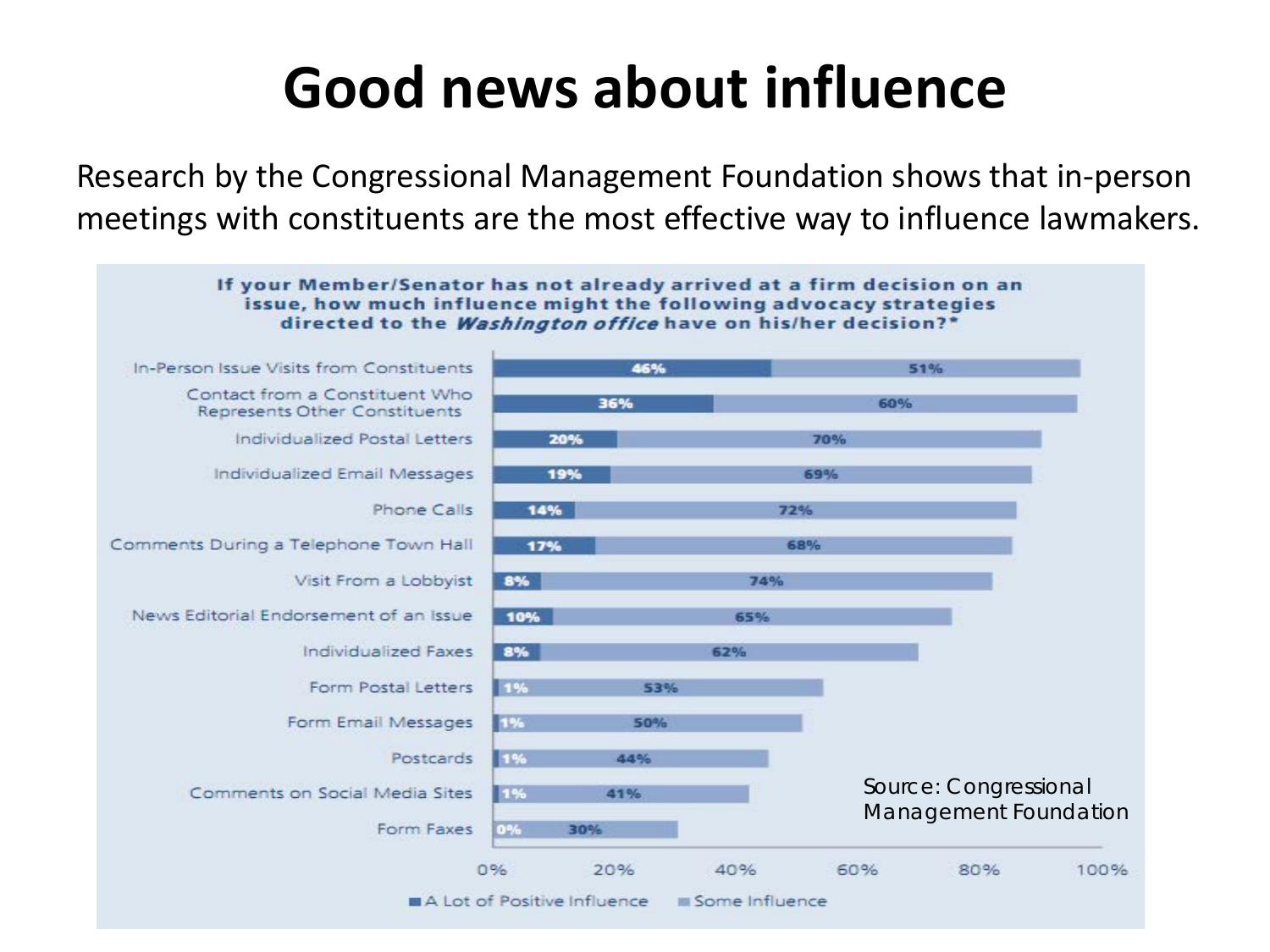### **Good News About Influence**

Person Issue Visits from Constituents **Contact from Constituents' Reps Individualized Email Messages Individualized Postal Letters** Local Editorial Referencing Issue Pending **Comments During Telephone Town Hall Phone Calls** Letter to the Editor Referencing Your Boss Visit From a Lobbyist Form Email Messages Groups Social Media Platforms Your Office's Social Media Platforms **Form Postal Letters** Petitions Postcards



A Lot of Positive Influence Some Positive Influence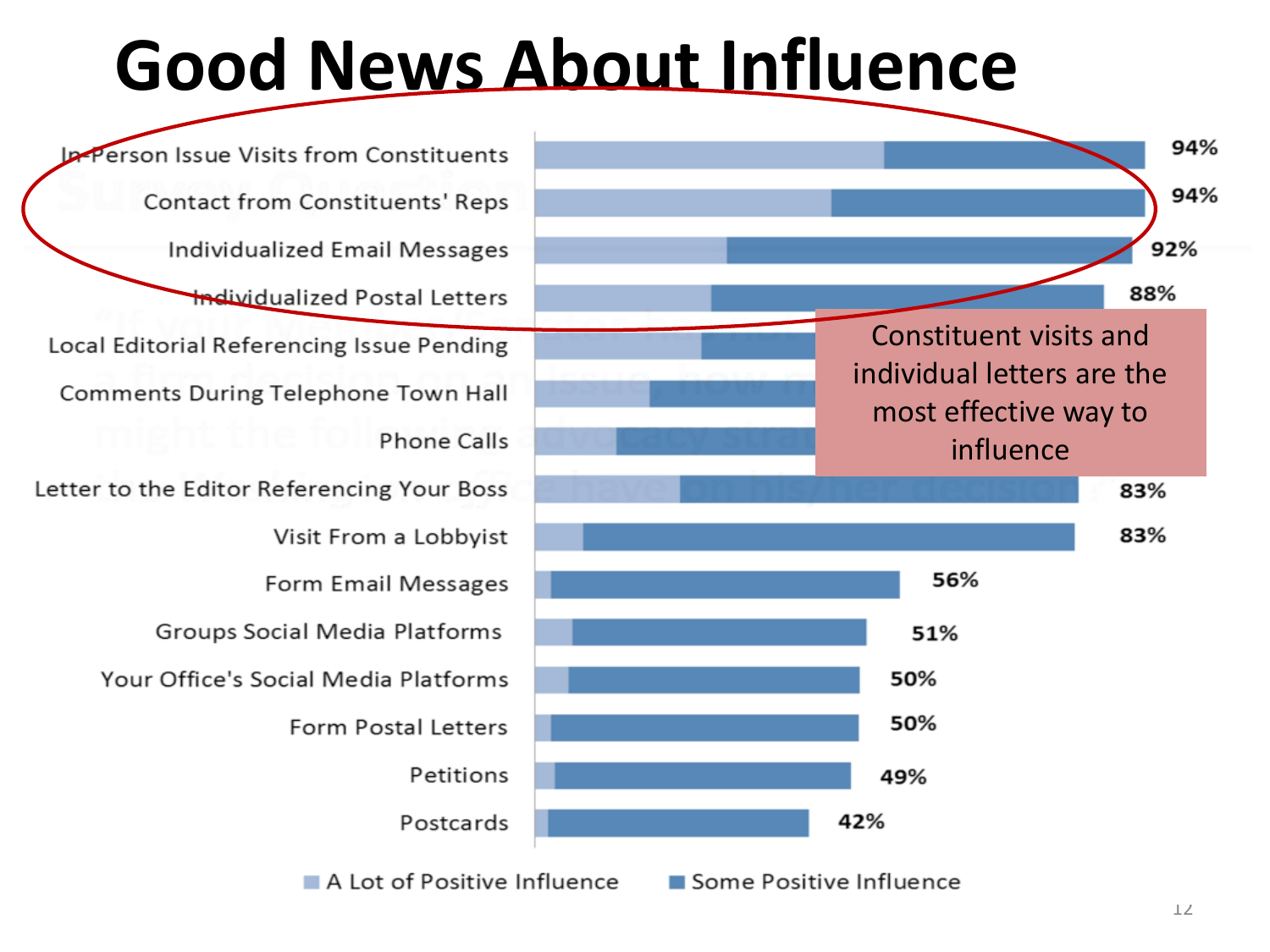**EPIC** stands for:

**E**ngage your audience **P**roblem Statement **I**nform about the solution and Call to action.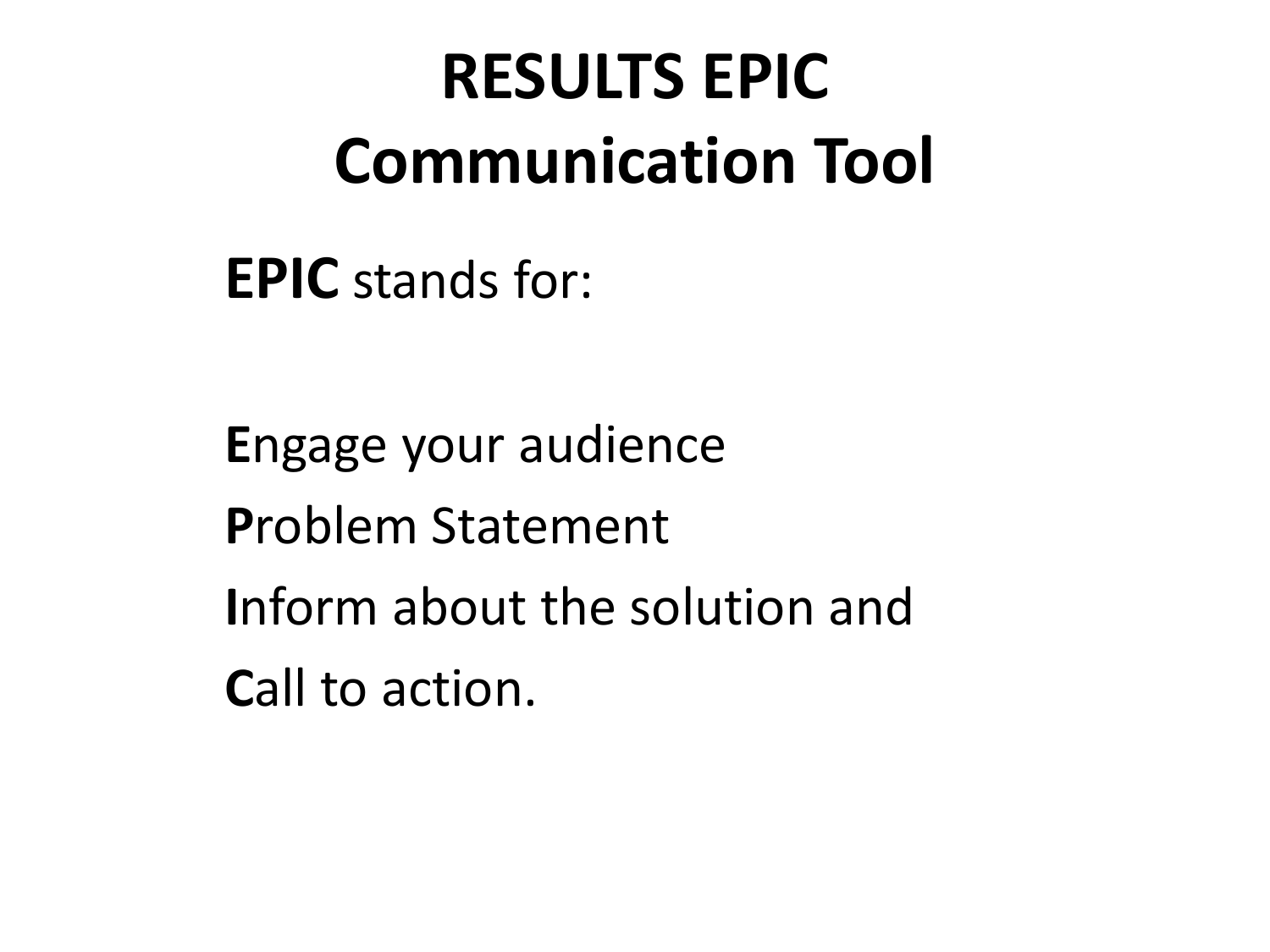### **E = Engage Your Audience**

.

- Get your listener's attention with a dramatic fact or short statement.
- Keep your opening statement to one sentence if possible. Be powerfully succinct.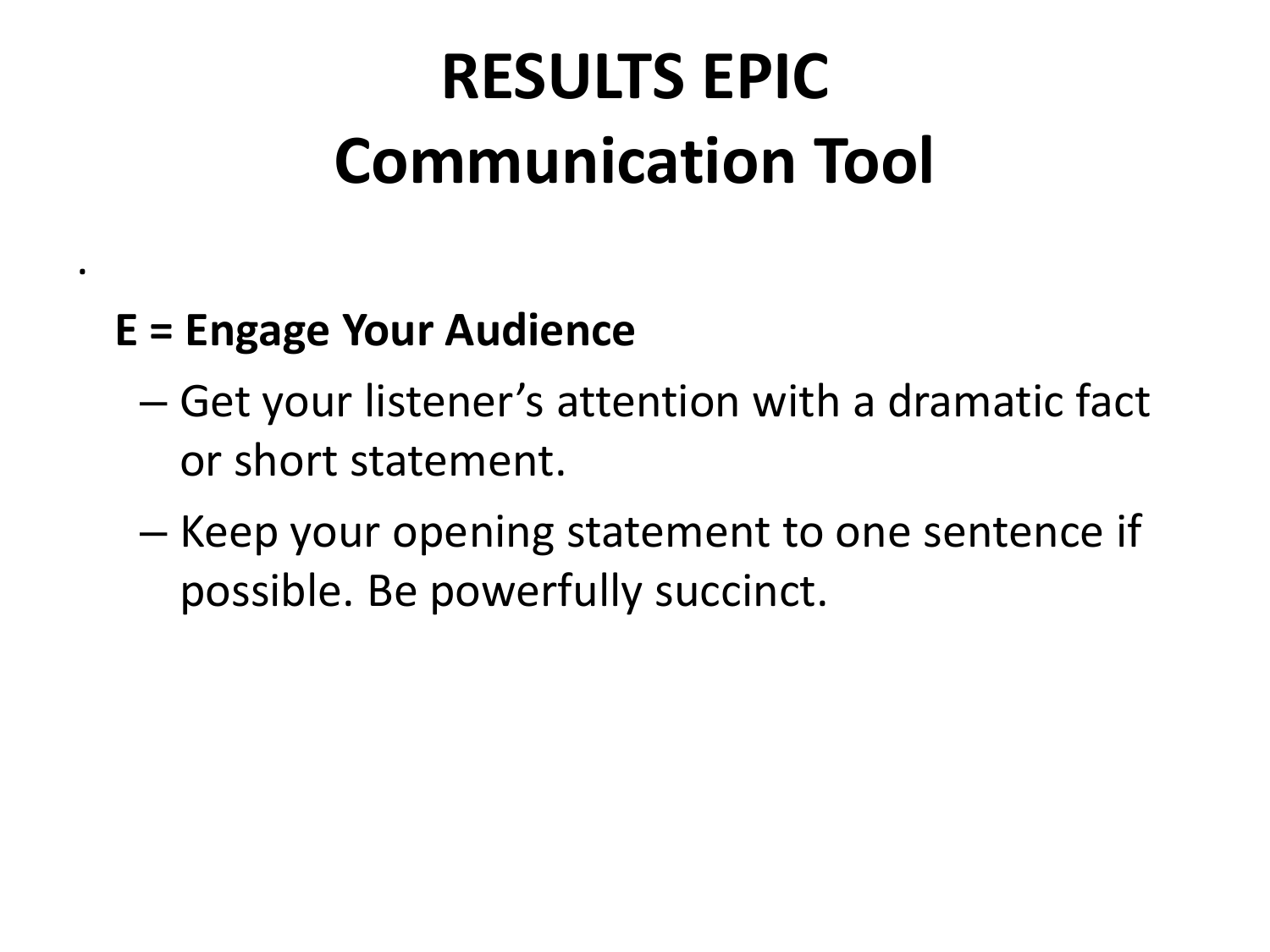#### **P = State the Problem**

- Present causes of the problem you introduced in the engage section.
- How widespread or serious is the problem?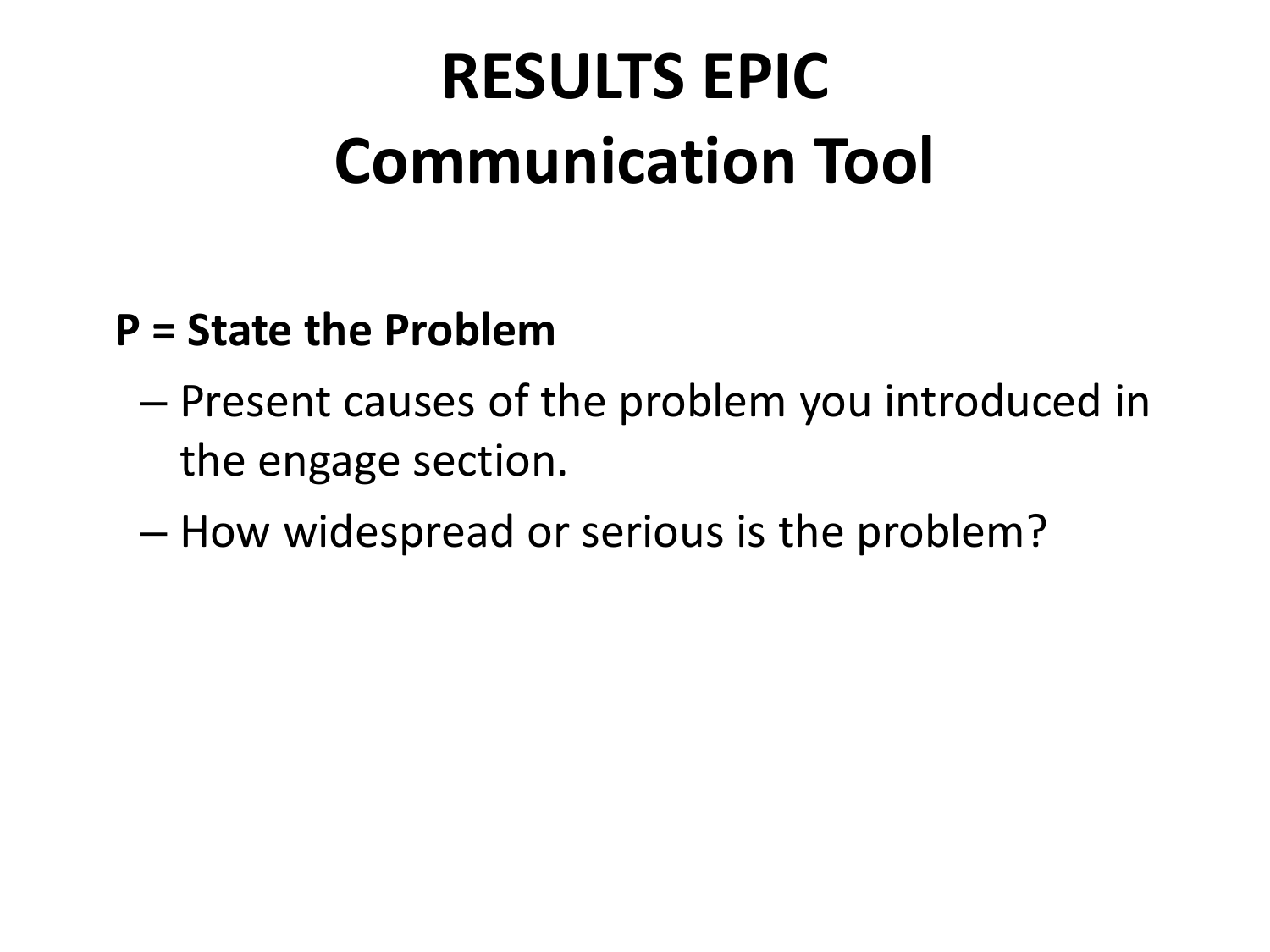- **I = Informing about Solutions**
- Inform your listener about a solution to the problem.
- Develop your solution by examples of how and where it has worked.
- You could site a recent study or report or tell a firstperson account of how the solution has impacted you or others you know.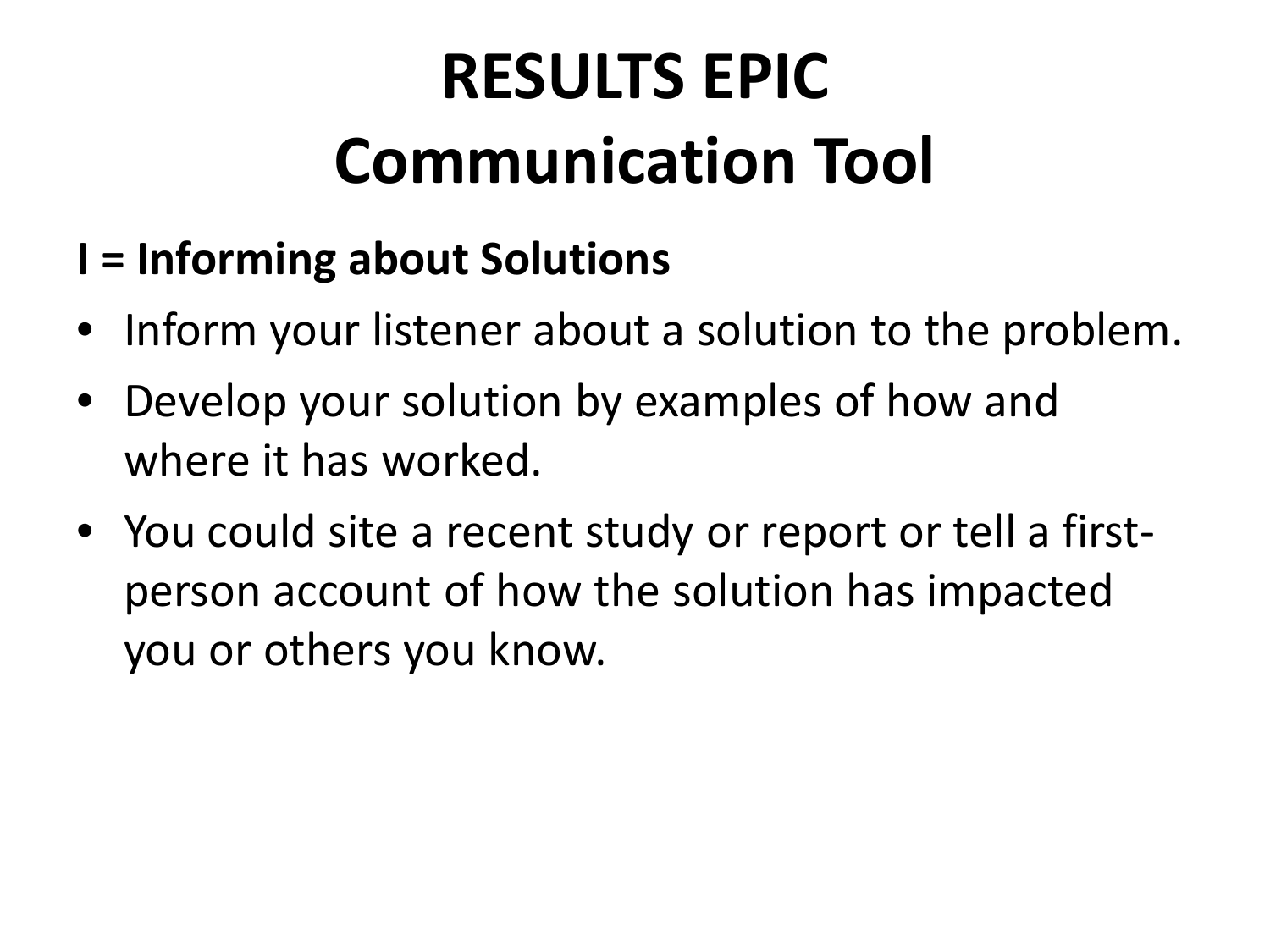### **C = Call to Action**

- Now that you've engaged your listener, presented the problem and informed them of a solution, what do you want them to do?
- Make the action something specific so that you will be able to follow up with them and find out whether or not they have taken the action.
- Present the action as a yes or no question.
- Offer to provide additional background information.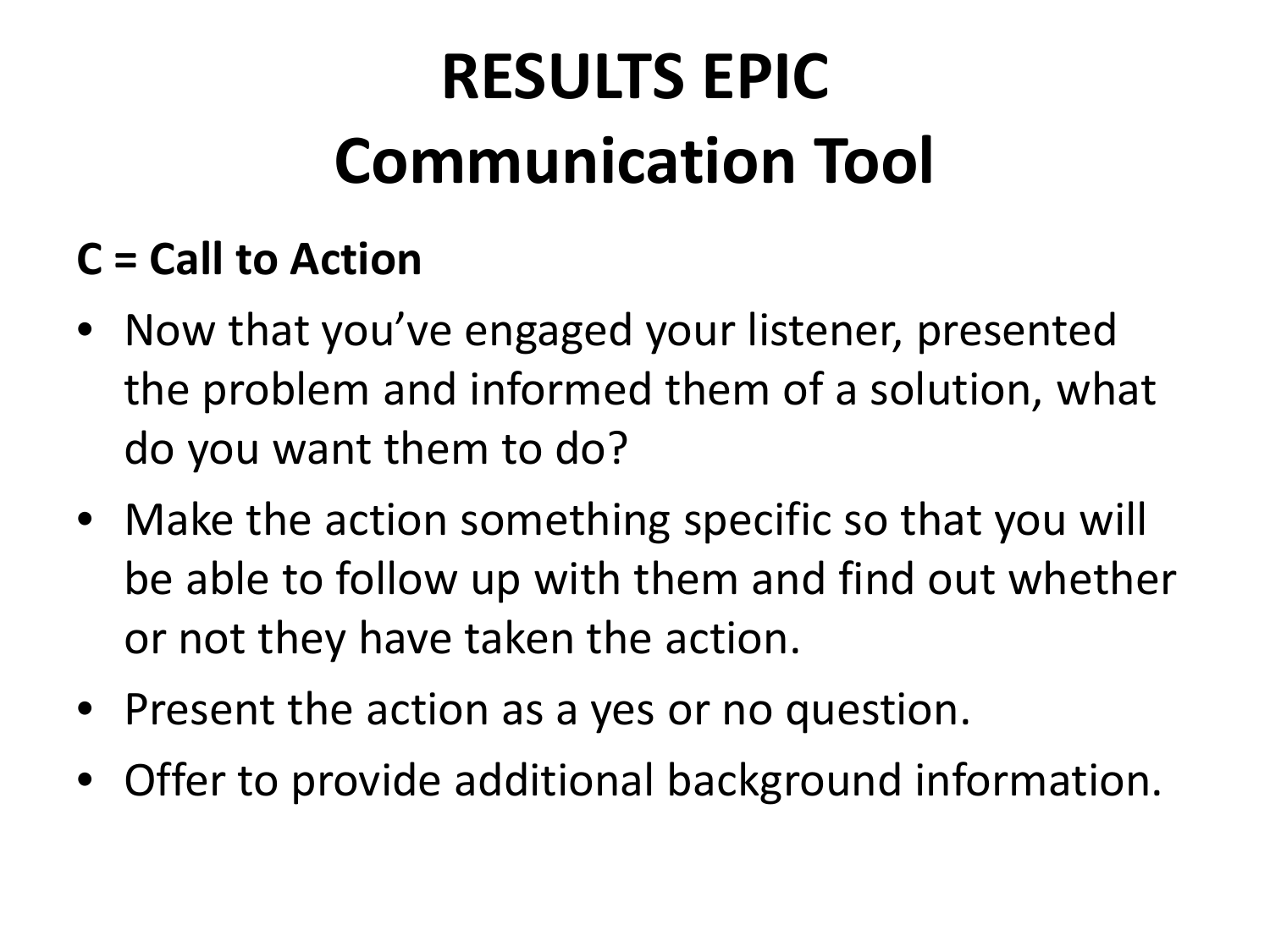## **Letter Writing and Laser Talk Tips**

- Use EPIC format
- Thank the elected official for previous actions
- Use personal experience to illustrate the point
- Make a specific ask
- Request a response
- Fax your letter or submit electronically
- Include full name, address and email
- Follow up with an email or call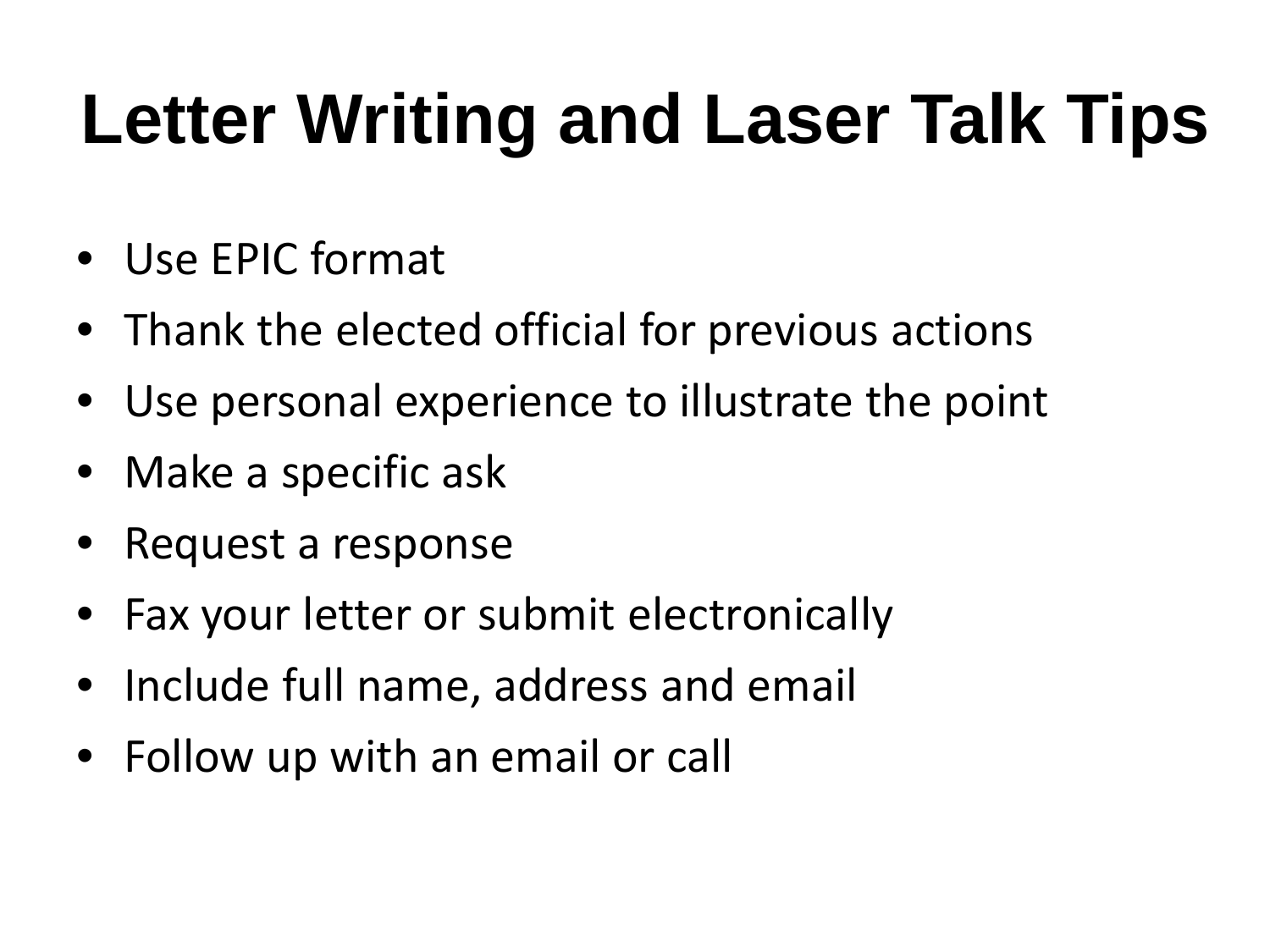## **Raise Your Voice!**

*Never doubt that a small group of thoughtful, committed citizens can change the world. Indeed, it is the only thing that ever has.*

*— anthropologist Margaret Mead*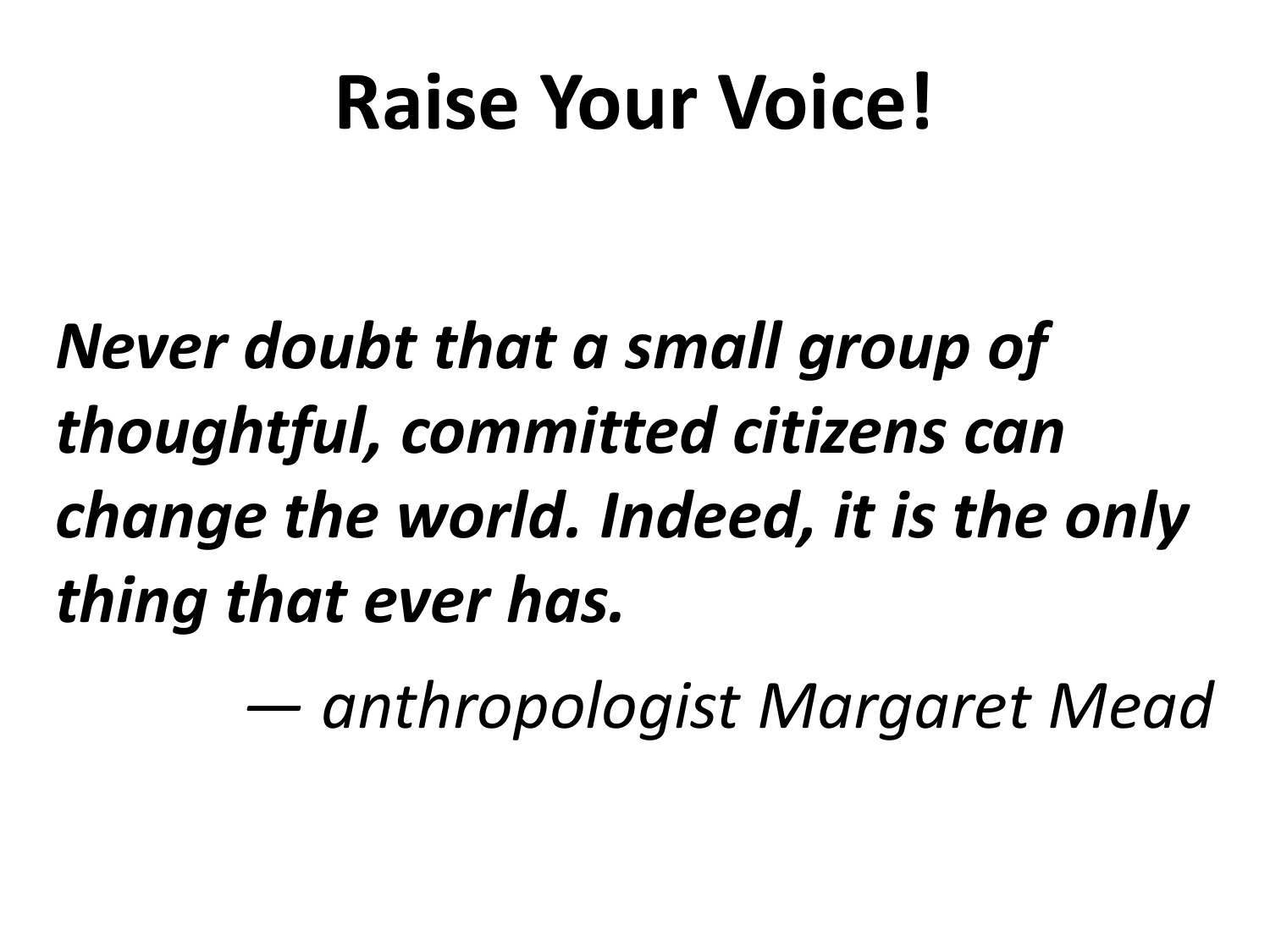## **Research your elected officials**

• RESULTS Action Center

```
www.results.org
```
Under "Join Us" select "Take Action Today"

- U.S. House of Representatives [www.house.gov/representatives](http://www.house.gov/representatives)
- U.S. Senate [www.senate.gov/senators](http://www.senate.gov/senators)
- Washington State Legislators [app.leg.wa.gov/DistrictFinder/](http://app.leg.wa.gov/DistrictFinder/)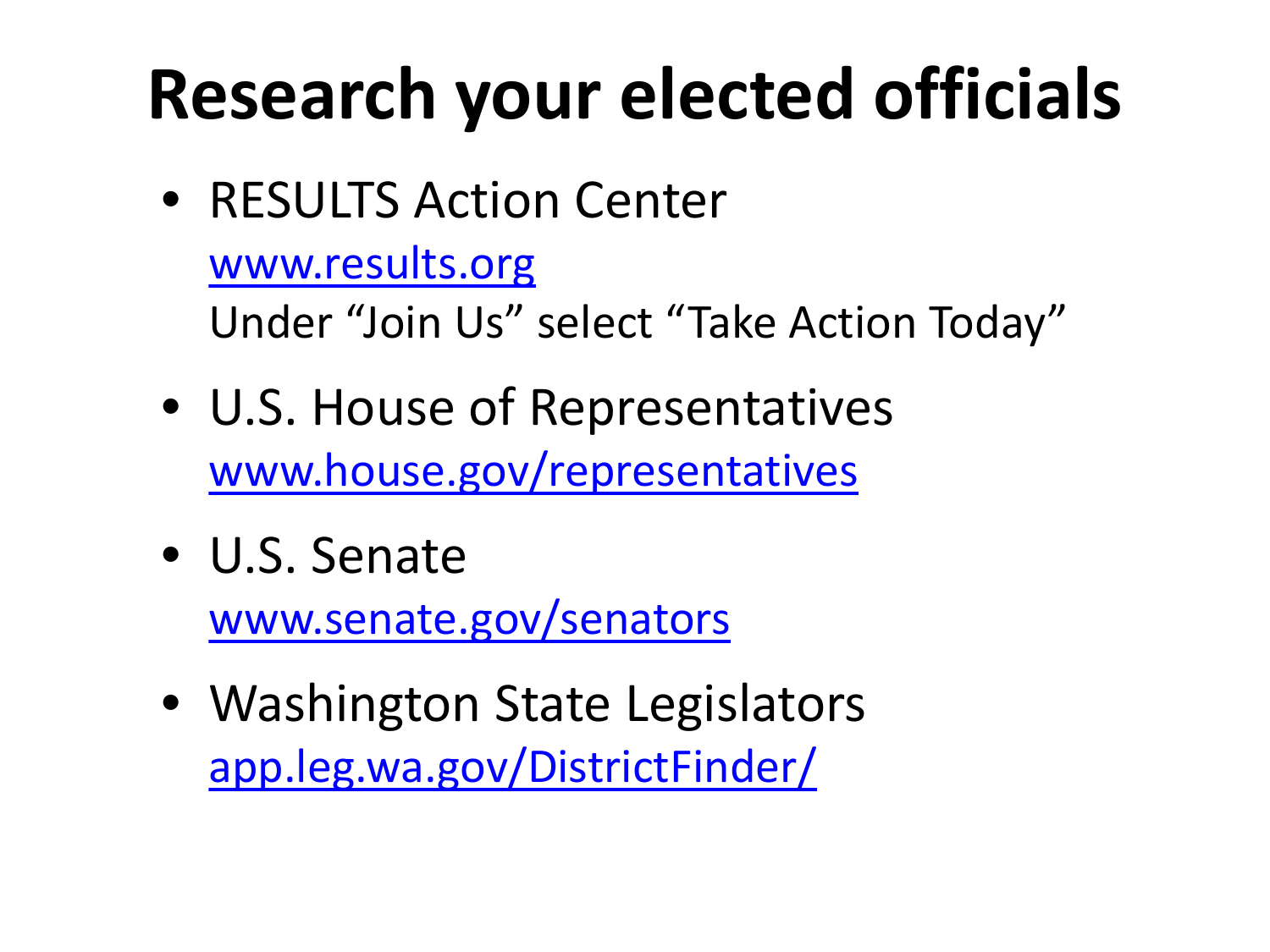### **Resources**

- Activist Toolkit Developing the Skills to Become a Trained Citizen Advocate [http://www.results.org/skills\\_center/activist\\_toolkit](http://www.results.org/skills_center/activist_toolkit)
- *Reclaiming Our Democracy: Healing the break between people and government*  By Sam Daley-Harris, Founder of RESULTS